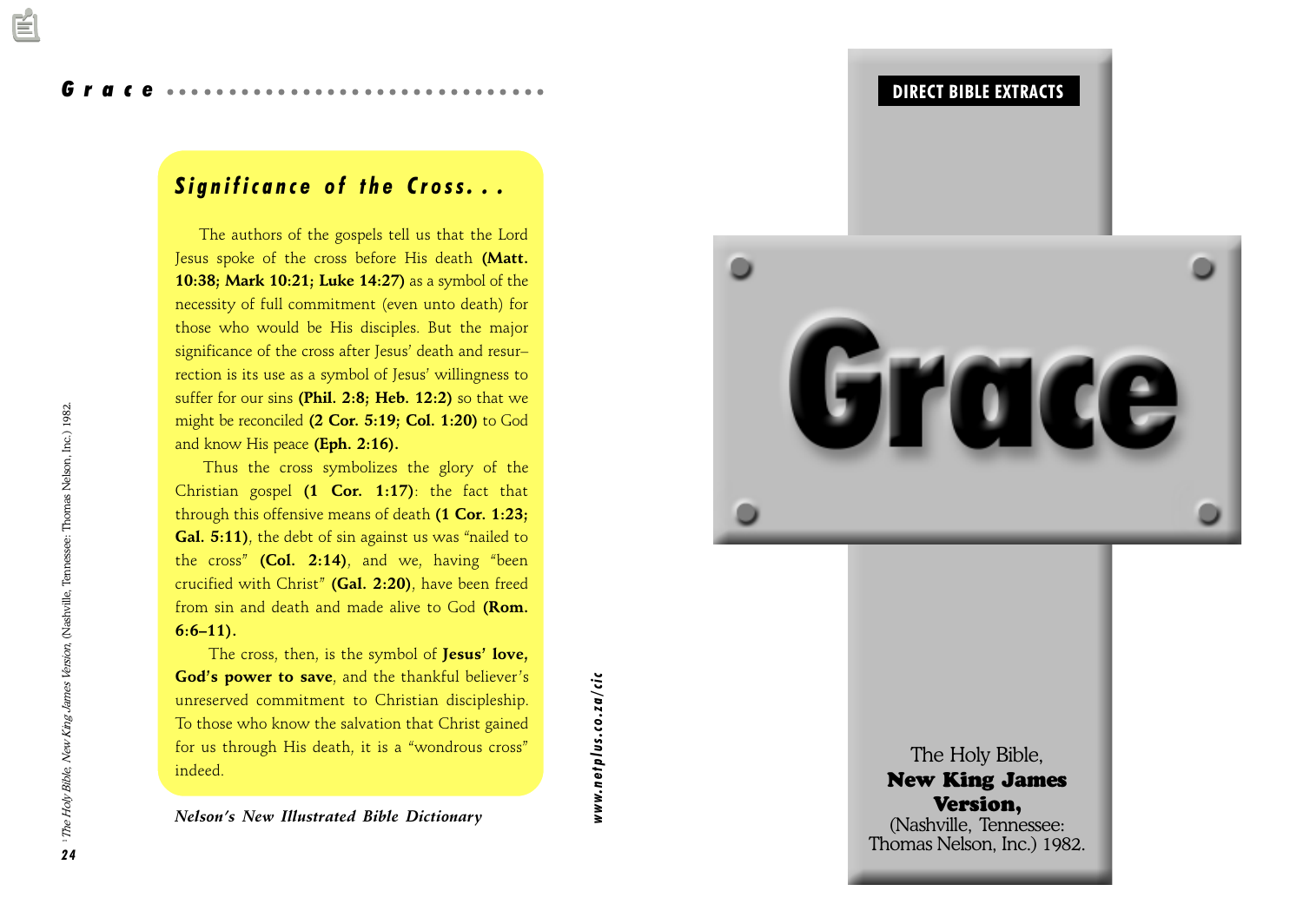Grace aaaaaaaaaaaaaaa

This booklet has been compiled from the new<br>Topical Textbook, and the Bible extracts taken<br>from the references mentioned in the Bible. I hope that<br>this may become easier for you to find out His message relating Topical Textbook, and the Bible extracts taken from the references mentioned in the Bible. I hope that this may become easier for you to find out His message relating to this Topic directly from the Bible, and how you could apply this to your personal life according to the world around you and your own circumstances.

 **Believing** in the message and without doubt, one begins to realize how from the beginning of the Bible until the end, God does give us the same message, and no matter how we try to interpret it, the essence and core of our explanation comes directly from the His Word.

 We will miss out on the issues relating to these extracts but I trust that these extracts will lead you to further study these circumstances and story leading to these messages.

 This has been my Way of discovery, from my own personal decision to find out more about my Creator and what He wants of me. Through His Word He has revealed many insights that have excited me to keep searching for more, and this has now become a daily habit for me.

 Best wishes in your discovery, through your own and personal commitment!

Enjoy your Day! . . .through Jesus Christ our saviour!

Henrique Martins www.netplus.co.za/cic

©with permission of Logos Research Systems, Inc.

This did not happen because of any merit on Israel's part, but in spite of their unrighteousness (Deut. 7:7-8; 9:5-6). Although the grace of God is always free and undeserved, it must not be taken for granted. Grace is only enjoyed within the COVENANT—the gift is given by God, and the gift is received by people through repentance and faith (Amos 5:15). Grace is to be humbly sought through the prayer of faith (Mal. 1:9). The grace of God was supremely revealed and given in the person and work of Jesus Christ. Jesus was not only the beneficiary of God's grace (Luke 2:40), but was also its very embodiment (John 1:14), bringing it to humankind for salvation (Titus 2:11). By His death and resurrection, Jesus restored the broken fellowship between God and His people, both Jew and Gentile. The only way of salvation for any person is "through the grace of the Lord Jesus Christ" (Acts  $15:11$ ). The grace of God revealed in Jesus Christ is applied to human beings for their salvation by the HOLY SPIRIT, who is called "the Spirit of grace" (Heb.  $10:29$ ). The Spirit is the One who binds Christ to His people so that they receive forgiveness, adoption to sonship, and newness of life, as well as every spiritual gift or grace (Eph. 4:7).

aaaaaaaaaaaaaaaaaaaaaaaaaaaaaaaaaa aaaaa

The theme of grace is especially prominent in the letters of Paul. He sets grace radically over against the law and the works of the law (Rom. 3:24, 28). Paul makes it abundantly clear that salvation is not something that can be earned; it can be received only as a gift of grace (Rom. 4:4). Grace, however, must be accompanied by faith; a person must trust in the mercy and favor of God, even while it is undeserved (Rom. 4:16; Gal. 2:16). The law of Moses revealed the righteous will of God in the midst of pagan darkness; it was God's gracious gift to Israel (Deut. 4:8). But His will was made complete when Jesus brought the gospel of grace into the world (John 1:17).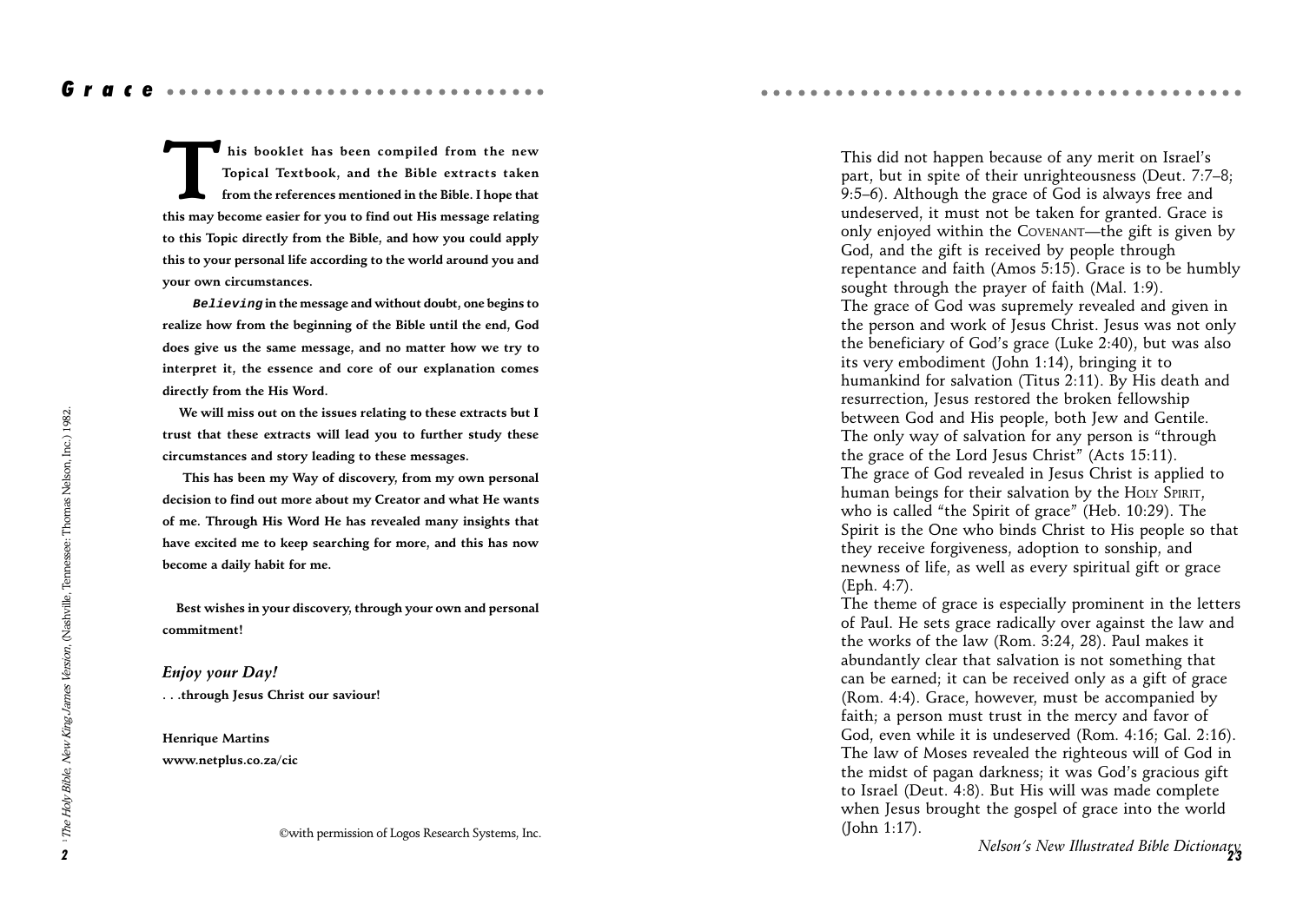# 28. Not to be abused

### Romans 3:8

 $^8$  And  $w h$ y not say, "Let us do evil that good may come"?—as we are slanderously reported and as some affirm that we say. Their condemnation is just.

### Romans 6:1,15

1 What shall we say then? Shall we continue in sin that grace may abound? 15 What then? Shall we sin because we are not under law but under grace? Certainly not!

## 29. Antinomians abused

## Jude 4

4 For certain men have crept in unnoticed, who long ago were marked out for this condemnation, ungodly men, who turn the grace of our God into lewdness and deny the only Lord God and our Lord Jesus Christ.

**12. Example, 1992.**<br> **14. 1993.**<br> **14. Antihomians abused**<br> **14. Antihomians abused**<br> **14. Antihomians abused**<br> **14. Antihomians abused**<br> **14. Antihomians abused**<br> **14. Antihomians abused on the contract one marked out f**  $GRACE$   $-$  favor or kindness shown without regard to the worth or merit of the one who receives it and in spite of what that person deserves. Grace is one of the key attributes of God. The Lord God is merciful and gracious, long-suffering, and abounding in goodness and truth" (Ex.  $34:6$ ). Therefore, grace is almost always associated with mercy, love, compassion, and patience. In the Old Testament, the supreme example of grace was the redemption of the Hebrew people from Egypt and their establishment in the Promised Land.

### **Grace** from New Topical Textbook

aaaaaaaaaaaaaaaaaaaaaaaaaaaaaaaaaa aaaaa

- 1. God is the God of all. 1Pe 5:10.
- 2. God is the Giver of. Ps 84:11: Jas 1:17.
- God's throne, the throne of. **Heb 4:16.**
- 4. The Holy Spirit is the Spirit of. **Zec 12:10: Heb** 10:29.
- 5. Was upon Christ. Lu 2:40; Joh 3:24.
- 6. Christ spoke with. Ps  $45:2$ ; Lu  $4:22$ .
- 7. Christ was full of. Joh 1:14.
- 8. Came by Christ. Joh 1:17; Ro 5:15.
- 9. Given by Christ. 1Co 1:4.
- 10. Foretold by the prophets. **1Pe 1:10.**
- 11. Riches of, exhibited in God's kindness through Christ. Eph 2:7.
- 12. Glory of, exhibited in our acceptance in Christ. Eph 1:6.
- 13. Is described as
	- a. Great.  $Ac. 4:33$ .
	- b. Sovereign. Ro 5:21.
	- c. Rich. Eph 1:7; 2:7.
	- d. Exceeding. 2Co 9:14.
	- e. Manifold. 1Pe 4:10.
	- f. All-sufficient. 2Co 12:9.
	- All-abundant. **Ro 5:15,17,20.**
	- h. Glorious. Eph 1:6.
- 14. The gospel, a declaration of. Ac 20:24,32.
- 15. Is the source of
	- a. Election. Ro 11:5.
	- b. The call of God. Ga 1:15.
	- c. Justification. Ro 3:24; Tit 3:7.
	- d. Faith. Ac 18:27.
	- e. Forgiveness of sins. Eph 1:7.
	- f. Salvation. Ac 15:11; Eph 2:5,8.
	- Consolation. 2Th 2:16.
	- h. Hope. 2Th 2:16.
- 16. Necessary to the service of God. Heb 12:28.
- 17. God's work completed in saints by. 2Th 1:11,12.
- 18. The success and completion of the work of God to be attributed to  $\mathbb{Z}$ ec 4:7.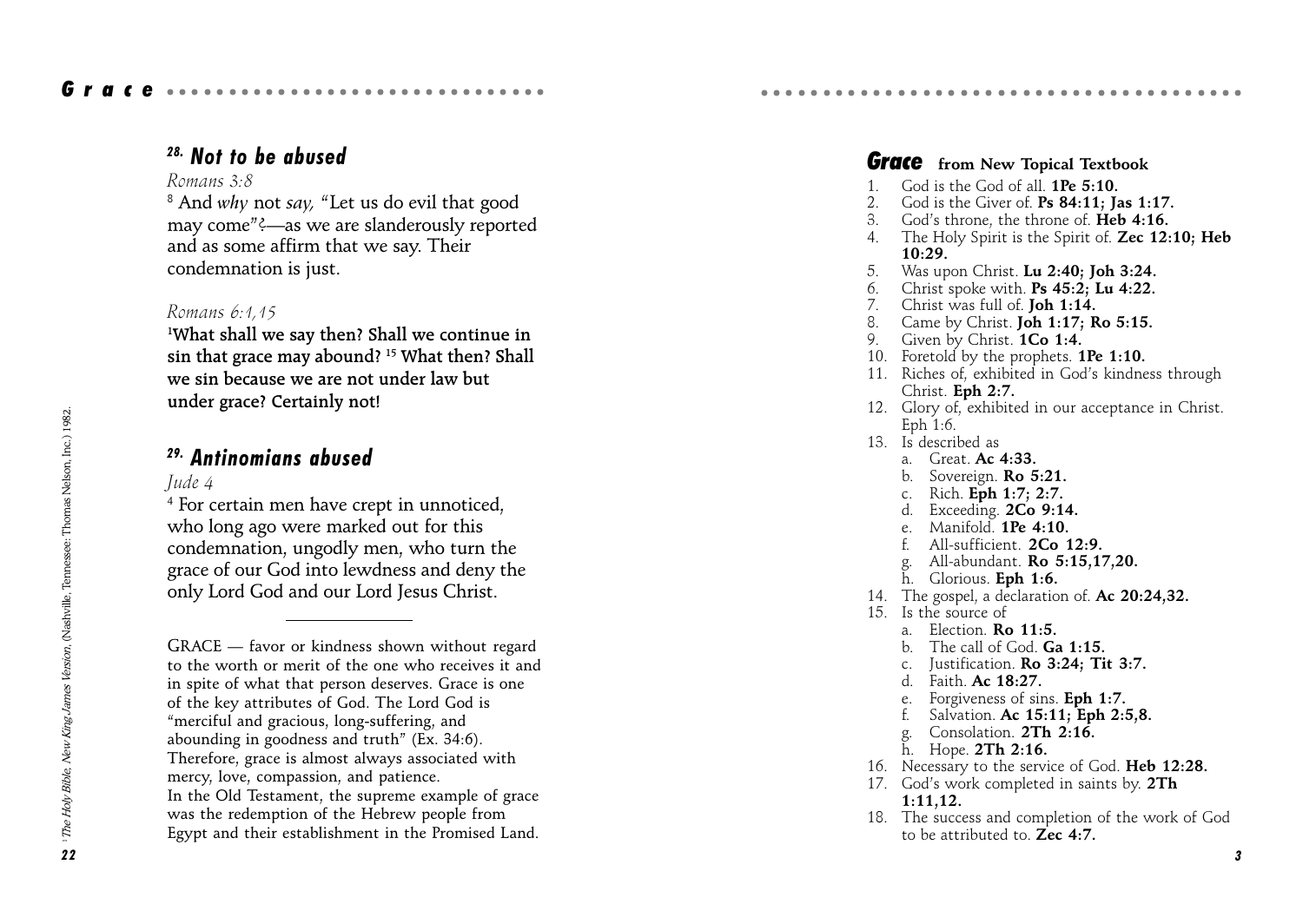|--|--|--|--|--|--|--|--|--|--|--|--|--|--|--|--|--|--|--|--|--|--|--|--|--|--|--|--|--|--|--|--|--|--|--|--|

- 19. Inheritance of the promises by. **Ro 4:16.**
- 20. Justification by, opposed to that by works.  $Ro$ 4:4,5; 11:6; Ga 5:4.
- 21 Saints
	- a. Are heirs of. 1Pe 3:7.
	- b. Are under. Ro 6:14.
	- c. Receive, from Christ. Joh 1:16.
	- d. Are what they are by. 1Co 15:10; 2Co 1:12.
	- e. Abound in gifts of.  $\overline{A}c$  4:33; 2Co 8:1; 9:8,14.
	- f. Should be established in. Heb 13:9.
	- g. Should be strong in. 2Ti 2:1.
	- h. Should grow in. 2Pe 3:18.
	- i. Should speak with. Eph 4:29; Col 4:6.
- 22. Specially given
	- a. To ministers. Ro 12:3,6; 15:15; 1Co 3:10; Ga 2:9; Eph 3:7.
	- b. To the humble. Pr 3:34; Jas 4:6.
	- c. To those who walk uprightly. Ps 84:11.
- 23. Not to be received in vain.  $2Co<sub>6:1</sub>$ .
- 24. Pray for
	- a. For yourselves. Heb 4:16.
	- b. For others. 2Co 13:14; Eph 6:24.
- 25. Beware lest you fail of. Heb 12:15.
- 26. Manifestation of, in others, a cause of gladness. Ac 11:23; 1Jo 1:3,4.
- 27. Special manifestation of, at the second coming of Christ. **1Pe 1:13.**
- 28. Not to be abused. Ro 3:8; 6:1,15.
- 29. Antinomians abused. Jude 1:4.

# 25. Beware lest you fail of

aaaaaaaaaaaaaaaaaaaaaaaaaaaaaaaaaa aaaaa

### Hebrews 12:15

15 looking carefully lest anyone fall short of the grace of God; lest any root of bitterness springing up cause trouble, and by this many become defiled;

## 26. manifestation of, in others, a cause of gladness

#### Acts 11:23

<sup>23</sup> When he came and had seen the grace of God, he was glad, and encouraged them all that with purpose of heart they should continue with the Lord.

#### 1 John 1:3,4

 $^{\rm 3}$  that which we have seen and heard we declare to you, that you also may have fellowship with us; and truly our fellowship is with the Father and with His Son Jesus Christ. 4 And these things we write to you that your joy may be full.

## 27. Special manifestation of, at the second coming of Christ

### 1 Peter 1:13

<sup>13</sup> Therefore gird up the loins of your mind, be sober, and rest your hope fully upon the grace that is to be brought to you at the revelation of Jesus Christ;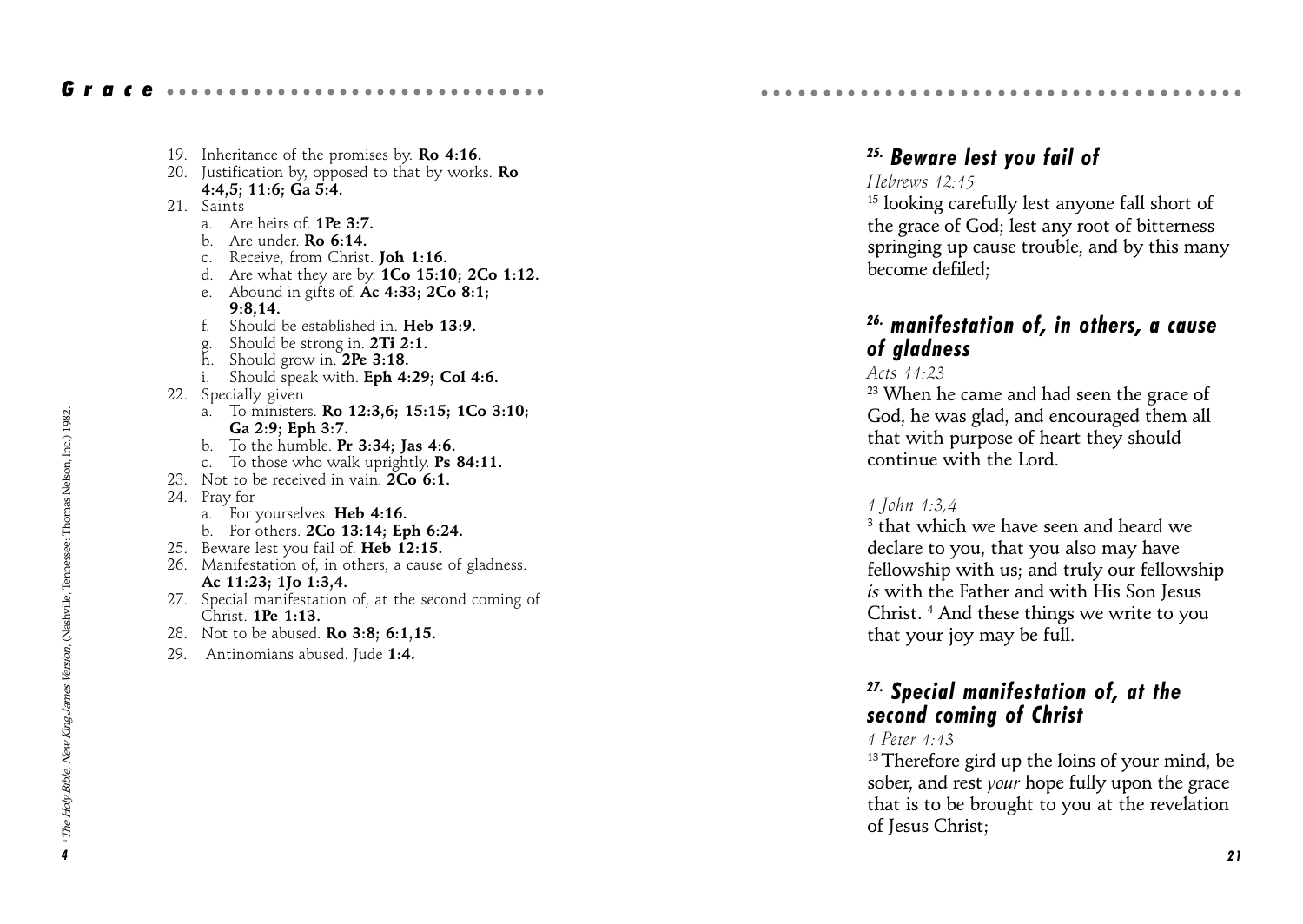# c. ...to those who walk uprightly

Grace ..............................

### Psalm 84:11

<sup>11</sup> For the LORD God *is* a sun and shield: The LORD will give grace and glory; No good thing will He withhold From those who walk uprightly.

# 23. Not to be received in vain

### 2 Corinthians 6:1

<sup>1</sup> We then, *as* workers together *with Him* also plead with you not to receive the grace of God in vain.

# $24.$  pray for...

## a. ...yourselves

Hebrews 4:16 16 Let us therefore come boldly to the throne of grace, that we may obtain mercy and find grace to help in time of need.

# b. ...others

### 2 Corinthians 13:14

<sup>14</sup> The grace of the Lord Jesus Christ, and the love of God, and the communion of the Holy Spirit be with you all. Amen.

### Ephesians 6:24  $24$  Grace be with all those who love our Lord Jesus Christ in sincerity. Amen.

# 1. God is the God of all

aaaaaaaaaaaaaaaaaaaaaaaaaaaaaaaaaa aaaaa

## 1 Peter 5:10

10 But may the God of all grace, who called us to His eternal glory by Christ Jesus, after you have suffered a while, perfect, establish, strengthen, and settle you.

# 2. God is the Giver of

### Psalm 84:11

<sup>11</sup> For the LORD God *is* a sun and shield: The LORD will give grace and glory; No good thing will He withhold From those who walk uprightly.

## James 1:17

<sup>17</sup> Every good gift and every perfect gift is from above, and comes down from the Father of lights, with whom there is no variation or shadow of turning.

# $3.$  God's throne, the throne of

### Hebrews 4:16

<sup>16</sup> Let us therefore come boldly to the throne of grace, that we may obtain mercy and find grace to help in time of need.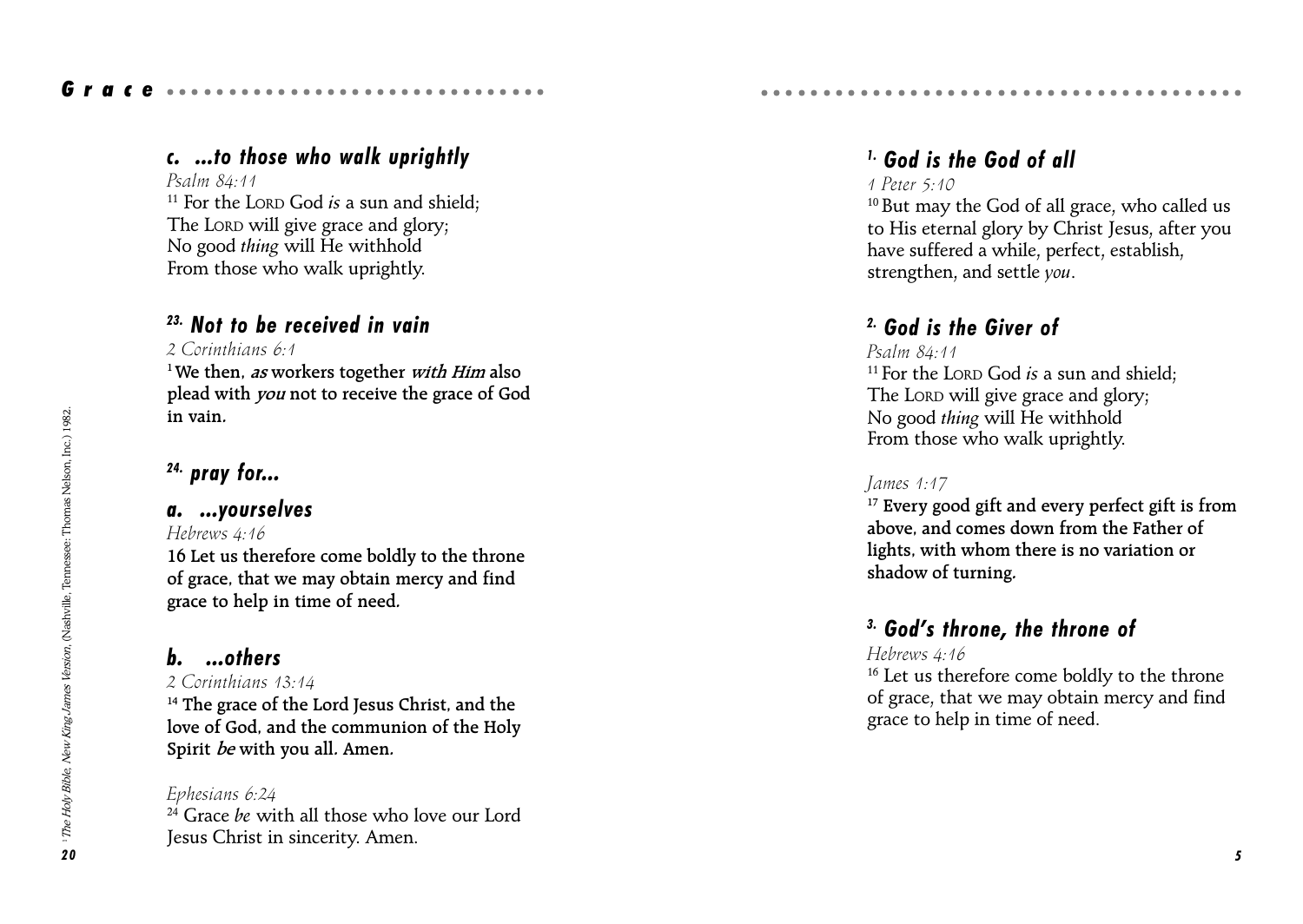## 4. The Holy Spirit is the Spirit of

#### Zechariah 12:10

<sup>10</sup> "And I will pour on the house of David and on the inhabitants of Jerusalem the Spirit of grace and supplication; then they will look on Me whom they pierced. Yes, they will mourn for Him as one mourns for his only son, and grieve for Him as one grieves for a firstborn.

#### Hebrews 10:29

<sup>29</sup> Of how much worse punishment, do you suppose, will he be thought worthy who has trampled the Son of God underfoot, counted the blood of the covenant by which he was sanctified a common thing, and insulted the Spirit of grace?

## 5. Was upon Christ

Luke  $2.40$ 40 And the Child grew and became strong in spirit, filled with wisdom; and the grace of God was upon Him.

#### John 3:24

<sup>24</sup> For John had not yet been thrown into prison.

### 1 Corinthians 3:10

<sup>10</sup> According to the grace of God which was given to me, as a wise master builder I have laid the foundation, and another builds on it. But let each one take heed how he builds on it.

aaaaaaaaaaaaaaaaaaaaaaaaaaaaaaaaaa aaaaa

### Galatians 2:9

9 and when James, Cephas, and John, who seemed to be pillars, perceived the grace that had been given to me, they gave me and Barnabas the right hand of fellowship, that we should go to the Gentiles and they to the circumcised.

### Ephesians 3:7

 $^7$  of which I became a minister according to the gift of the grace of God given to me by the effective working of His power.

## b. ...to the humble

Proverbs 3:34 <sup>34</sup> Surely He scorns the scornful, But gives grace to the humble.

### James 4:6

 $^{\rm 6}$  But He gives more grace. Therefore He says: 1 "God resists the proud, But gives grace to the humble."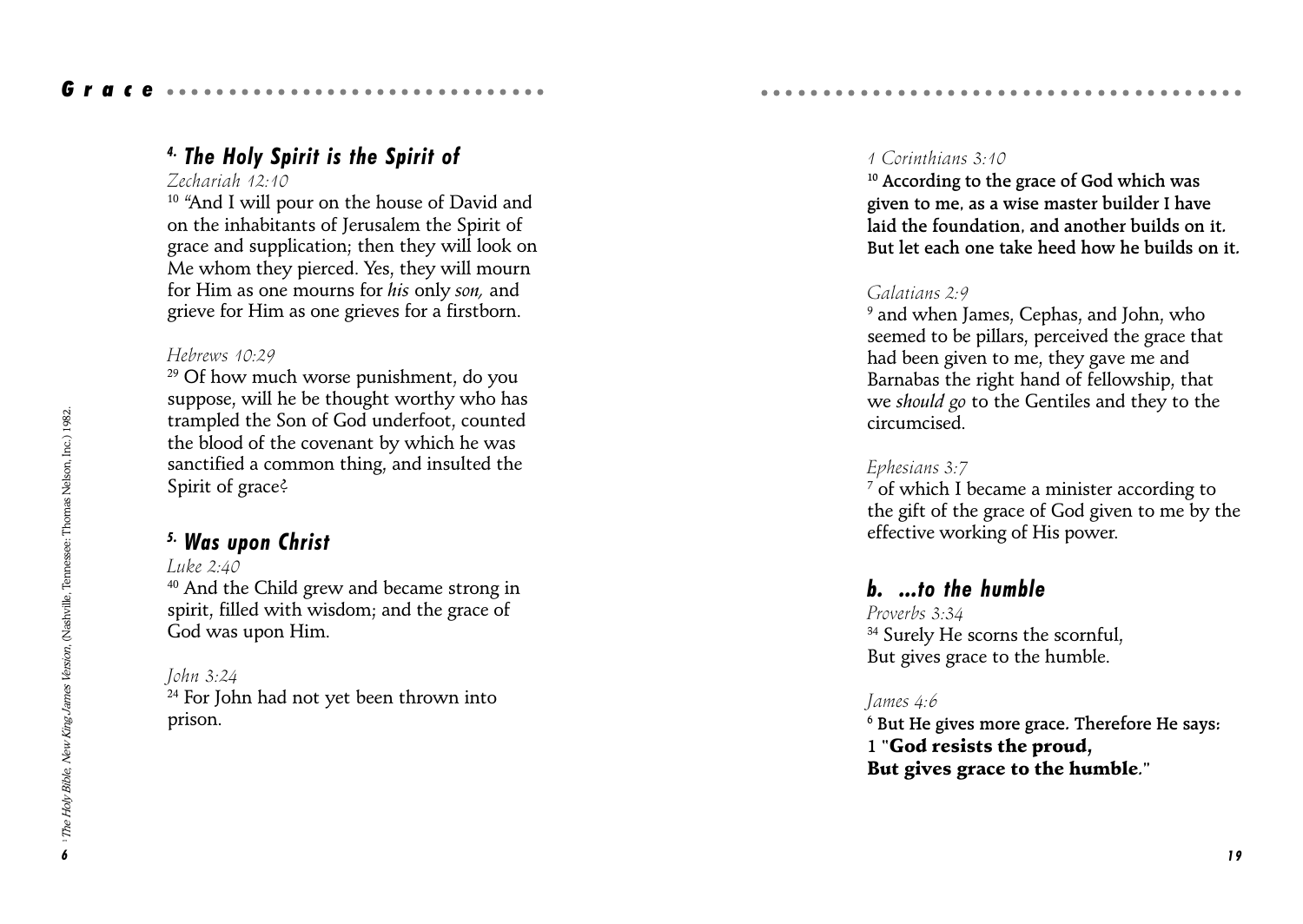# i. ...Should speak with

Grace ..............................

### Ephesians 4:29

 $29$  Let no corrupt word proceed out of your mouth, but what is good for necessary edification, that it may impart grace to the hearers.

### Colossians 4:6

 $6$  Let your speech always be with grace, seasoned with salt, that you may know how you ought to answer each one.

# <sup>22.</sup> Specially given...

## a. to ministers

## Romans 12:3,6

**Example 12. Specially given...**<br> **a.** to ministers<br>
Romans  $42.3.6$ <br> **a.** For I say, through the grace given to me, to<br> **a.** For I say, through the grace given to me, to<br>
the Horse Yous among you, not to think,  $\theta$  as  $^{\rm 3}$  For I say, through the grace given to me, to everyone who is among you, not to think of himself more highly than he ought to think, but to think soberly, as God has dealt to each one a measure of faith.  $^6$  Having then gifts differing according to the grace that is given to us, let us use them: if prophecy, let us prophesy in proportion to our faith;

## Romans 15:15

<sup>15</sup> Nevertheless, brethren, I have written more boldly to you on some points, as reminding you, because of the grace given to me by God,

# 6. Christ spoke with

### Psalm 45:2

2 You are fairer than the sons of men; Grace is poured upon Your lips; Therefore God has blessed You forever.

aaaaaaaaaaaaaaaaaaaaaaaaaaaaaaaaaa aaaaa

## Luke 4:22

22 So all bore witness to Him, and marveled at the gracious words which proceeded out of His mouth. And they said, "Is this not Joseph's son?

# 7. Christ was full of

### John 1:14

<sup>14</sup> And the Word became flesh and dwelt among us, and we beheld His glory, the glory as of the only begotten of the Father, full of grace and truth.

# 8. Came by Christ

### John 1:17

 $17$  For the law was given through Moses, but grace and truth came through Jesus Christ.

### Romans 5:15

 $15$  But the free gift is not like the offense. For if by the one man's offense many died, much more the grace of God and the gift by the grace of the one Man, Jesus Christ, abounded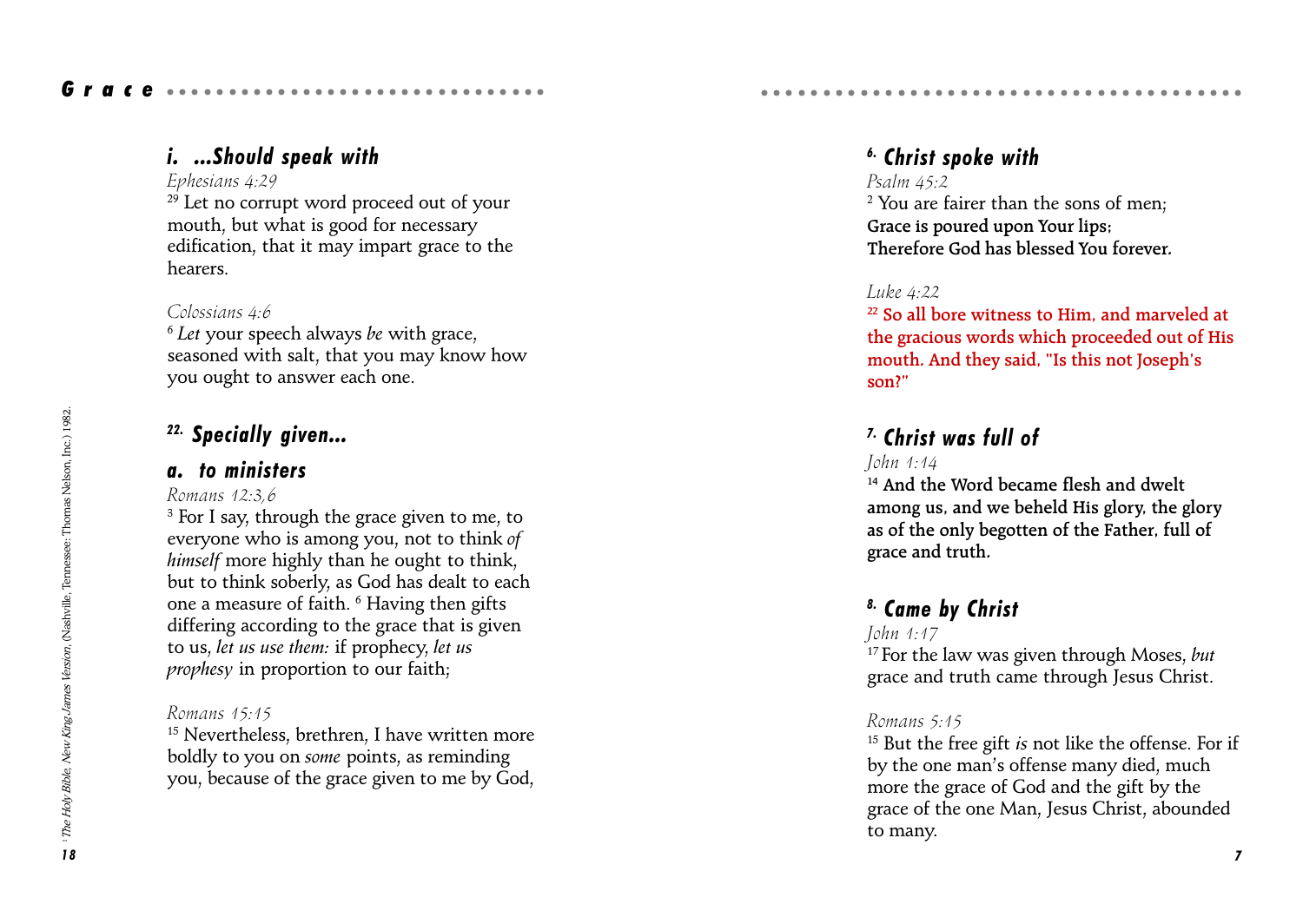## 1 Corinthians 1:4

4 I thank my God always concerning you for the grace of God which was given to you by Christ Jesus,

# 10. Foretold by the prophets

1 Peter 1:10

 $10$  Of this salvation the prophets have inquired and searched carefully, who prophesied of the grace that would come to you,

# $11.$  Riches of, exhibited in God's kindness through Christ

Ephesians 2:7

 $7$  that in the ages to come He might show the exceeding riches of His grace in His kindness toward us in Christ Jesus.

# 12. Glory of, exhibited in our acceptance in Christ

Ephesians 1:6

 $^{\rm 6}$  to the praise of the glory of His grace, by which He has made us accepted in the Beloved.

## 2 Corinthians 8:1

1 Moreover, brethren, we make known to you the grace of God bestowed on the churches of Macedonia<sup>,</sup>

aaaaaaaaaaaaaaaaaaaaaaaaaaaaaaaaaa aaaaa

# 2 Corinthians 9:8,14

 $^{\rm 8}$  And God *is* able to make all grace abound toward you, that you, always having all sufficiency in all things, may have an abundance for every good work. 14 and by their prayer for you, who long for you because of the exceeding grace of God in you.

# f. ...Should be established in

# Hebrews 13:9

 $^9$  Do not be carried about with various and strange doctrines. For *it is* good that the heart be established by grace, not with foods which have not profited those who have been occupied with them.

# g. ...Should be strong in

# 2 Timothy 2:1

<sup>1</sup> You therefore, my son, be strong in the grace that is in Christ Jesus.

# h. ...Should grow in

## 2 Peter 3:18

<sup>18</sup> but grow in the grace and knowledge of our Lord and Savior Jesus Christ. To Him be the glory both now and forever. Amen.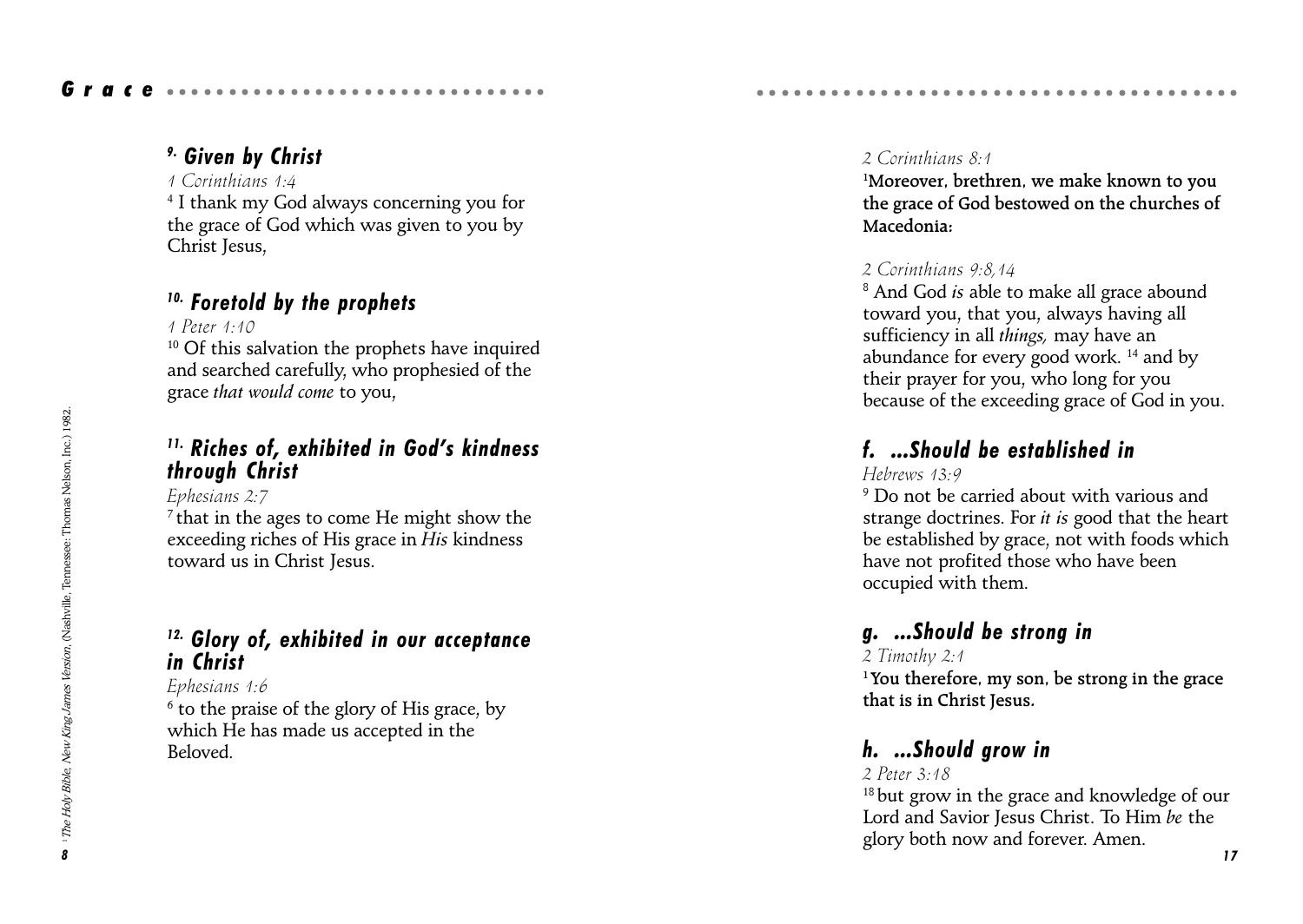## b. ...are under

Romans 6:14 <sup>14</sup> For sin shall not have dominion over you, for you are not under law but under grace.

# c. receive from Christ

John 1:16 <sup>16</sup> And of His fullness we have all received. and grace for grace.

# d. ...are what they are by

1 Corinthians 15:10

<sup>10</sup> But by the grace of God I am what I am, and His grace toward me was not in vain; but I labored more abundantly than they all, yet not I, but the grace of God which was with me.

## 2 Corinthians 1:12

 $12$  For our boasting is this: the testimony of our conscience that we conducted ourselves in the world in simplicity and godly sincerity, not with fleshly wisdom but by the grace of God, and more abundantly toward you.

# e. ...abound in gifts of

Acts 4:33

<sup>33</sup> And with great power the apostles gave witness to the resurrection of the Lord Jesus. And great grace was upon them all.

# 13. is described as...

aaaaaaaaaaaaaaaaaaaaaaaaaaaaaaaaaa aaaaa

## a. ...great

Acts 4:33

<sup>33</sup> And with great power the apostles gave witness to the resurrection of the Lord Jesus. And great grace was upon them all.

# b. ...Sovereign

## Romans 5:21

 $21$  so that as sin reigned in death, even so grace might reign through righteousness to eternal life through Jesus Christ our Lord.

# c. ...rich

### Ephesians 1:7

 $^7$  In Him we have redemption through His blood, the forgiveness of sins, according to the riches of His grace

## Ephesians 2:7

 $^7$  that in the ages to come He might show the exceeding riches of His grace in His kindness toward us in Christ Jesus.

# d. ...exceeding

### 2 Corinthians 9:14

<sup>14</sup> and by their prayer for you, who long for you because of the exceeding grace of God in you.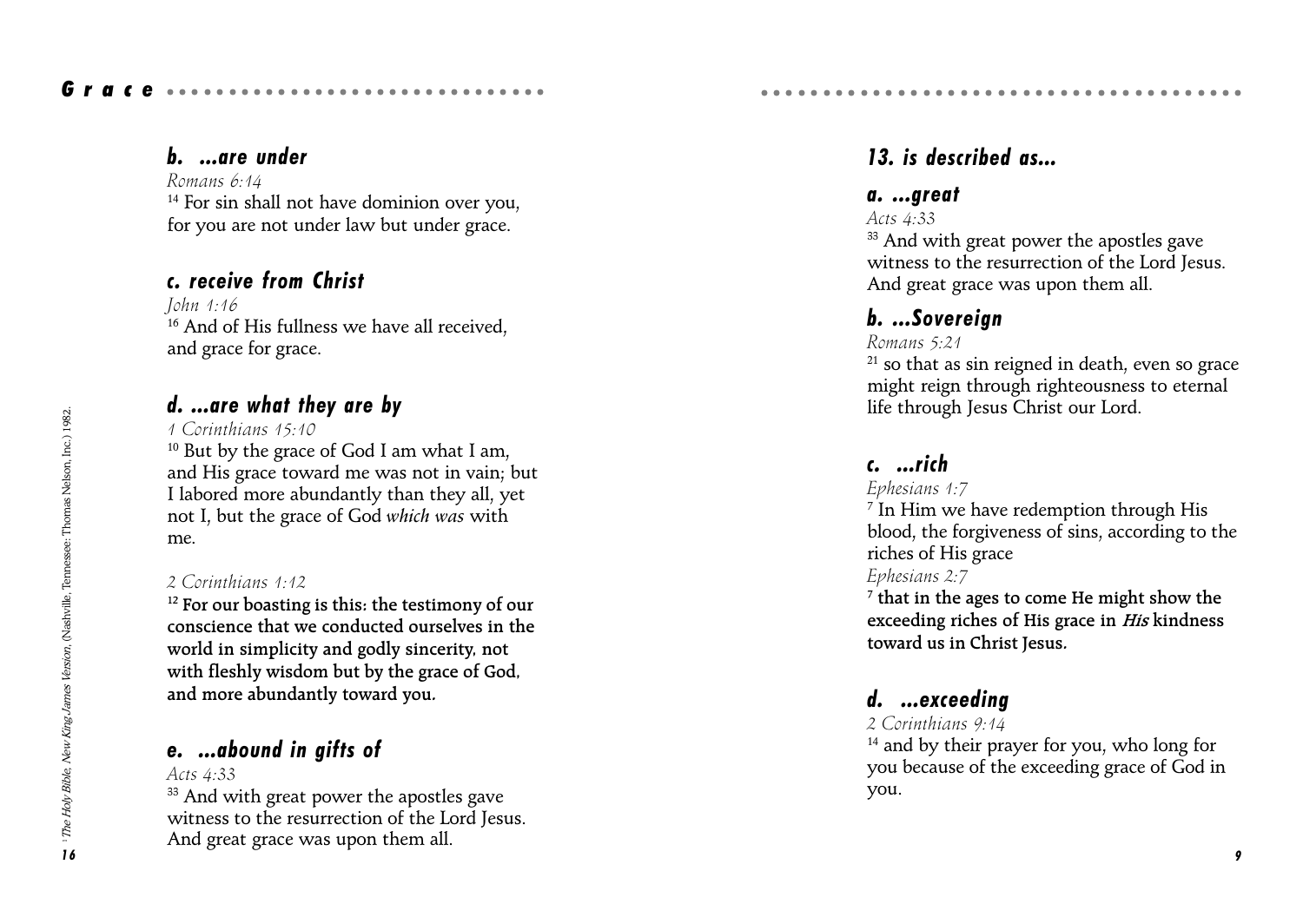## Grace ..............................

## e. ...manifold

#### 1 Peter  $4.10$

<sup>10</sup> As each one has received a gift, minister it to one another, as good stewards of the manifold grace of God.

## f. ...all-sufficient

2 Corinthians 12:9

 $^9$  And He said to me, "My grace is sufficient for you, for My strength is made perfect in weakness." Therefore most gladly I will rather boast in my infirmities, that the power of Christ may rest upon me.

### g. ...all-abundant

#### Romans 5:15,17,20

 $15$  But the free gift is not like the offense. For if by the one man's offense many died, much more the grace of God and the gift by the grace of the one Man, Jesus Christ, abounded to many.<sup>17</sup> For if by the one man's offense death reigned through the one, much more those who receive abundance of grace and of the gift of righteousness will reign in life through the One, Jesus Christ.)  $^{20}$  Moreover the law entered that the offense might abound. But where sin abounded, grace abounded much more,

## $20.$  Justification by, opposed to that by works

aaaaaaaaaaaaaaaaaaaaaaaaaaaaaaaaaa aaaaa

### Romans 4:4,5

4 Now to him who works, the wages are not counted as grace but as debt.

5 But to him who does not work but believes on Him who justifies the ungodly, his faith is accounted for righteousness,

#### Romans 11:6

 $^6$  And if by grace, then *it is* no longer of works; otherwise grace is no longer grace. But if it is of works, it is no longer grace; otherwise work is no longer work.

#### Galatians 5:4

4 You have become estranged from Christ, you who *attempt to* be justified by law; you have fallen from grace.

# 21. Saints

## a. ...are heirs of

### 1 Peter 3:7

 $^7$  Husbands, likewise, dwell with them with understanding, giving honor to the wife, as to the weaker vessel, and as being heirs together of the grace of life, that your prayers may not be hindered.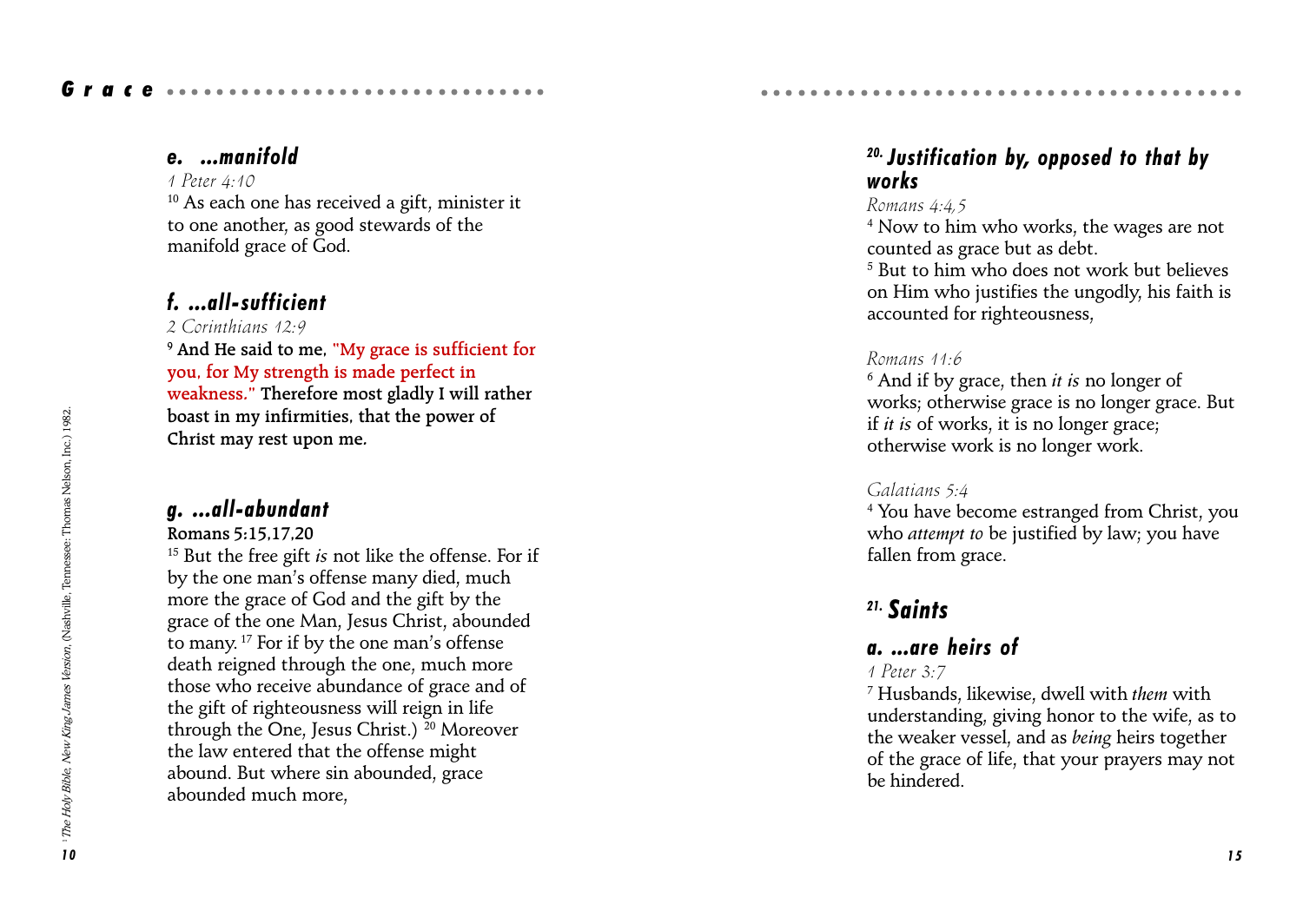# $17.$  God's work completed in saints by

### 2 Thessalonians 1:11,12

<sup>11</sup> Therefore we also pray always for you that our God would count you worthy of this calling, and fulfill all the good pleasure of His goodness and the work of faith with power, <sup>12</sup>that the name of our Lord Jesus Christ may be glorified in you, and you in Him, according to the grace of our God and the Lord Jesus Christ.

## 18. The success and completion of the work of God to be attributed to

Zechariah 4:7

<sup>7</sup> 'Who *are* you, O great mountain? Before Zerubbabel you shall become a plain! And he shall bring forth the capstone With shouts of "Grace, grace to it!" ' "

# 19. Inheritance of the promises by

### Romans 4:16

the sure of the promises through His grace, through His grace, the correct of His grace, the sure of the and the state of the promises by<br> **Exchanged Holy Bible, American** Holy and Bible, the correct proper move of the sta  $16$  Therefore *it is* of faith that *it might be* according to grace, so that the promise might be sure to all the seed, not only to those who are of the law, but also to those who are of the faith of Abraham, who is the father of us all

# h. ...glorious

## Ephesians 1:6

 $6$  to the praise of the glory of His grace, by which He has made us accepted in the Beloved.

# 14. The gospel, a declaration of

aaaaaaaaaaaaaaaaaaaaaaaaaaaaaaaaaa aaaaa

### Acts 20:24,32

<sup>24</sup> "But none of these things move me; nor do I count my life dear to myself, so that I may finish my race with joy, and the ministry which I received from the Lord Jesus, to testify to the gospel of the grace of God.  $32 \text{ }$  "So now, brethren, I commend you to God and to the word of His grace, which is able to build you up and give you an inheritance among all those who are sanctified.

# $15.$  Is the source of...

# a. ...election

### Romans 11:5

 $^{\rm 5}$  Even so then, at this present time there is a remnant according to the election of grace.

# b. ...the call of God

### Galatians 1:15

<sup>15</sup> But when it pleased God, who separated me from my mother's womb and called me